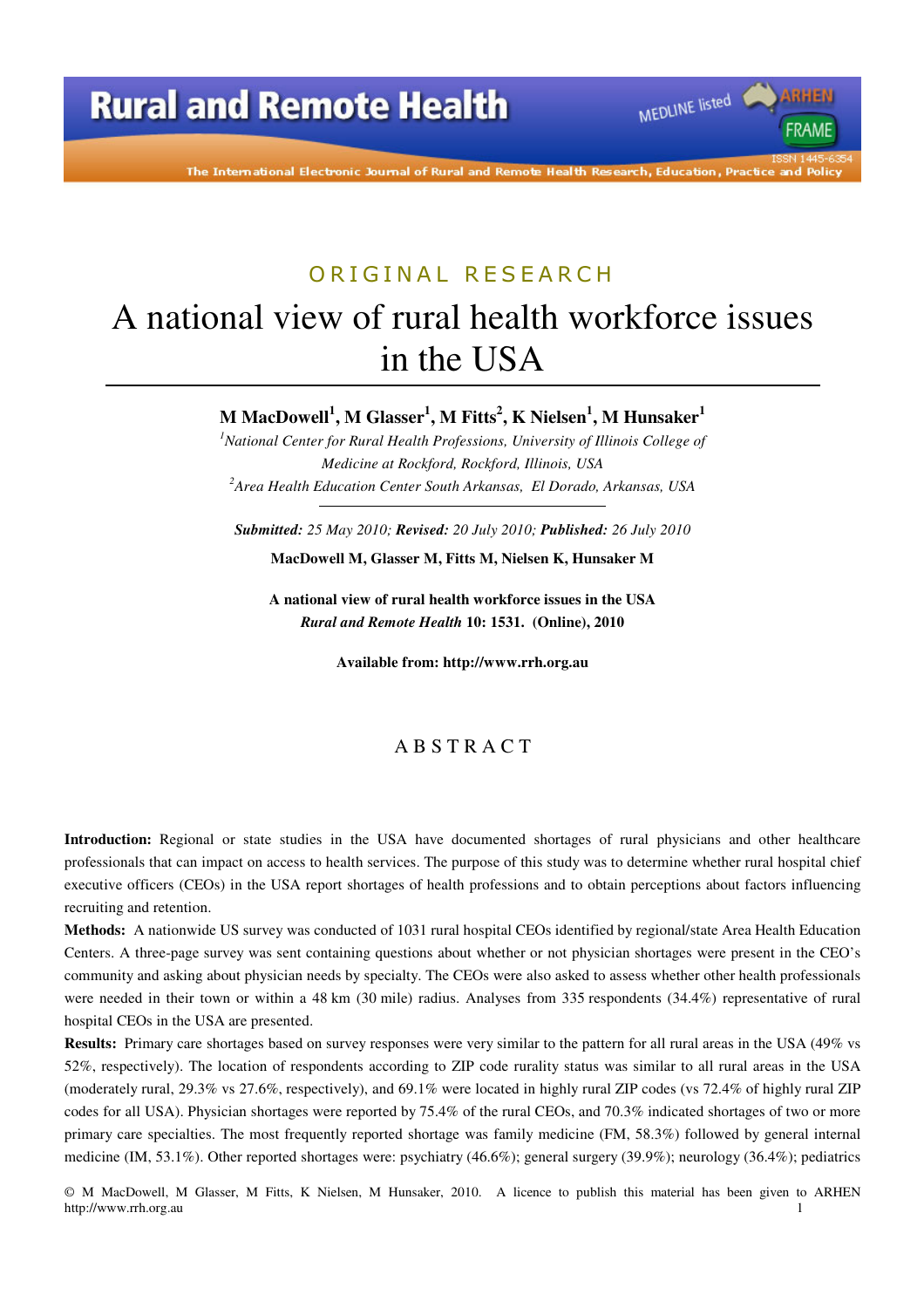

The International Electronic Journal of Rural and Remote Health Research, Education Practice and Policy

(PEDS, 36.2%); cardiology (35%); and obstetrics-gynecology (34.4%). The three most commonly needed allied health professions were registered nurses (73.5%), physical therapists (61.2%) and pharmacists (51%). The percentage of CEOs reporting shortages of two or more primary care specialties (FM, IM or PEDS) was 70.3% nationally, with no statistically significant regional variation (*p* = .394), while higher for the New England through Virginia region (83.9%) than for all other regions. The CEOs reported the highest specialty care shortages for psychiatry (46.6%) followed by general surgery (39.9%), neurology (36.4%), cardiology (35.0%) and obstetrics-gynecology (34.4%). Major specialty shortages varied among regions and only for neurology and cardiology were regional differences statistically significant (*p* < .05). Marked variation between need for healthcare professionals were reported ranging from approximately 73% for registered nurses (RNs) to 16% for health educators. Reporting of need for RNs in rural areas was nearly 74% nationally and 35% reported a need for nurse practitioners. Differences for both RNs and nurse practitioners were not statistically significant among regions. Nationally, approximately 30% of CEOs reported a shortage of licensed practical nurses, which differed significantly among regions (*p* = .006). There was variation in physical therapist shortages among regions (*p* = .001), with 61.2% of CEOs reporting shortages nationally. Regional variation pattern was observed for pharmacists  $(p = .004)$  with approximately 50% of rural CEOs reporting a need for pharmacists nationally. The association between CEOs' reported shortages of two or more primary care doctors and their indication of the need for other health professionals was statistically significant for nurse practitioners, physician assistants, pharmacists, and dentists. The recruitment and retention attributes deemed to be of greatest importance were: (1) healthcare is a major part of the local economy; (2) community is a good place for family; (3) doctors are well-respected and supported; and (4) people in the community are friendly and supportive of each other. These were remarkably similar across 6 US geographic regions.

**Conclusions:** Similarities in shortages and attributes influencing recruitment across regions suggest that major policy and program interventions are needed to develop a rural health professions workforce that will enable the benefits of recent US health reform insurance coverage to be realized. Substantial and targeted programs to increase rural healthcare professionals are needed.

**Key words:** health care, geographic variation, workforce, USA.

## Introduction

Among US rural counties, 65% lack adequate numbers of health professionals, with the distribution of physicians favoring urban areas<sup>1,2</sup>. Rural areas have significant health workforce shortages, rural residents are more dependent on public assistance programs and rural residents must travel farther to see a physician compared with their urban counterparts<sup>3,4</sup>. Physician specialists are not as plentiful as primary care (PC) physicians in rural settings<sup>5</sup>. Shortages also exist of other professions in rural areas, such as dentists<sup>6</sup>, nurses<sup>7</sup> and mental health providers<sup>6-8</sup>. Overall, recruitment and retention of rural healthcare professionals

remains a difficult problem and impacts on access to health  $care^{4,9-11}$ .

The purposes of this exploratory study were to: (i) assess whether and to what extent US rural hospital chief executive officers (CEOs) experience similar regional health professions shortages; and (ii) identify to what extent they report similar or different regional issues in the recruitment and retention processes for rural communities. Glasser et al. assessed the extent of shortages by asking CEOs in Illinois their perspectives on rural healthcare workforce shortages $^{12}$ . The authors concluded that Illinois continues to experience shortages and suggested various recruitment and retention difficulties associated with the rural healthcare workforce. In a recent study comparing rural hospital CEOs' reported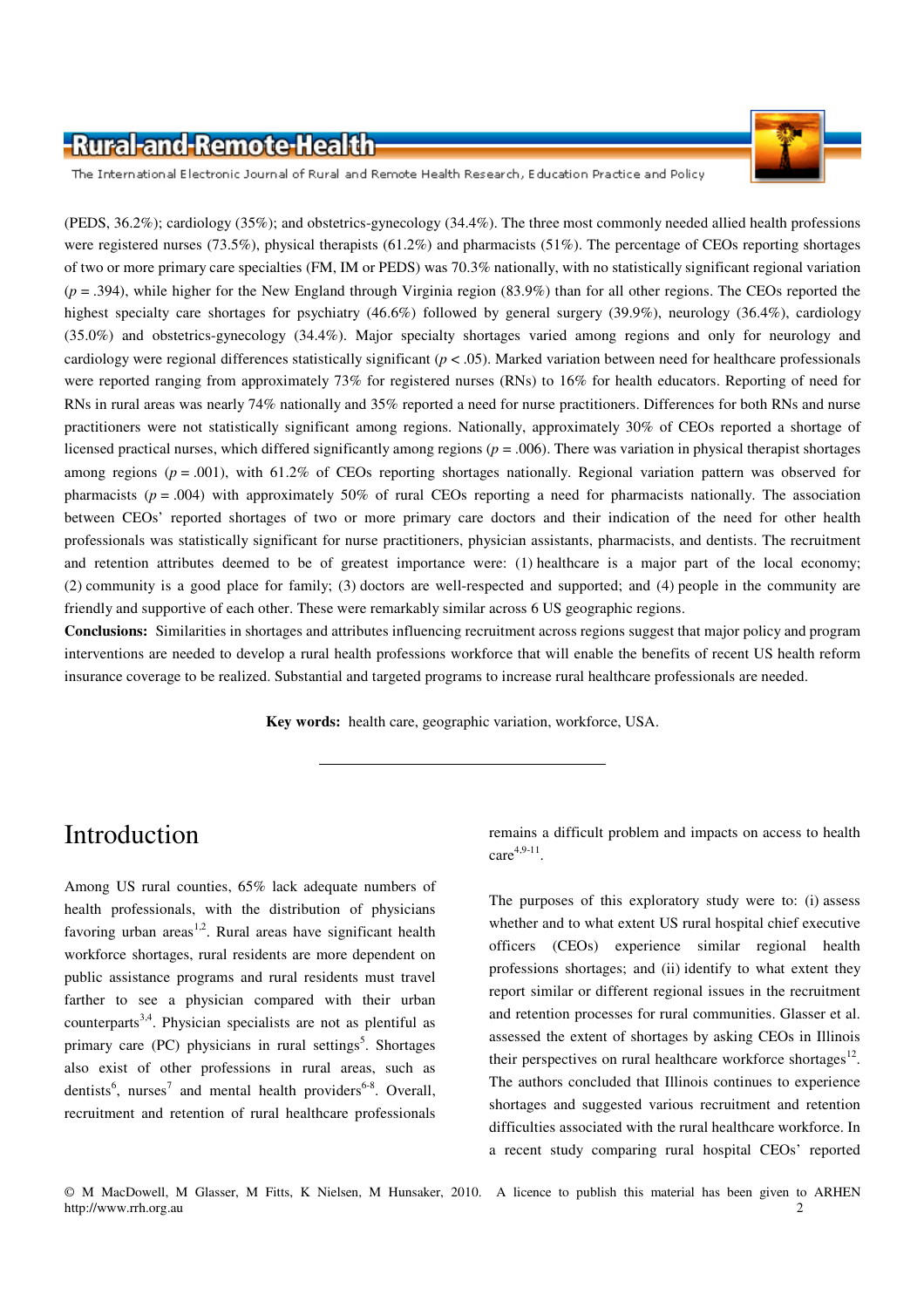The International Electronic Journal of Rural and Remote Health Research, Education Practice and Policy

shortages of health professionals in Illinois and Arkansas, many common workforce shortage patterns were observed as well as similar issues related to recruiting and retaining healthcare professionals in rural areas<sup>13</sup>. The present study builds on this past work to assess to what extent rural health professions workforce shortages are reported nationally and to examine possible differences between professions and major geographic areas of the USA. Differences in the CEOs' ratings of attributes influencing recruiting and retention are also examined and their relationship to the extent of PC shortages assessed.

## **Methods**

#### *Survey sample*

A multi-step process was used to identify and recruit rural hospital CEOs. First, a list of Area Health Education Center (AHEC) directors was obtained from the National AHEC office. The AHEC Directors were targeted because of familiarity with hospital leadership in their regions; they were sent a letter with a request to list rural hospitals in their area and the contact information for the hospital and CEO. Second, the rural hospitals identified through this process were combined with previously gathered information about rural hospitals from the Arkansas Department of Health and Human Services and Illinois rural CEOs identified through the Illinois Hospital Association. Once the national hospital list was developed, the 2003 Rural Urban Commuting Area (RUCA) codes were used to identify hospitals in an area designated as rural (having a RUCA code of 4 or higher). This resulted in a sample frame of 1031 rural hospitals. The RUCA codes and related ZIP code–RUCA code estimates have been developed by the US Department of Agriculture and the University of Washington. This approach uses a census tract-based classification scheme from the Bureau of the Census for urbanized area standard and place definitions, in combination with commuting information for a ZIP code to characterize its rural and urban status, that is, its degree of rurality and metro proximity. Codes assigned range from 1

(most urban) to 10 (most rural) with additional information indicated by decimals $^{14}$ .

All rural CEOs were mailed a survey using methods approved by the local Institutional Review Board. Respondents names were not requested. There were two mailings to hospital CEOs (June 2008, with follow-up 4 weeks later) and both contained self-addressed return envelopes.

#### *Survey instrument*

The three-page survey contained questions about whether or not physician shortages were present in the CEO's community, and physician needs by specialty. The CEOs were also asked to assess whether other health professionals were needed in their town or within a 48 km (30 mile) radius. Three questions were asked in relation to physician supply (capitals were used for emphasis to respondents) that concluded with a question about perceived shortage: (i) 'Number of physicians needed in this specialty in your TOWN'; (ii) 'Do people currently have trouble seeing doctors in this specialty?'; and (iii) 'Is there a shortage of doctors in this specialty WITHIN A 30 MILE RADIUS (yes or no)?'. Finally, the CEOs responded to 16 Likert-scaled questions regarding recruitment and retention of health professionals in rural areas. There were also open-ended questions about major needs in the community related to health issues and health professions student training at the hospital.

#### *Analysis*

For description and analysis purposes, responding hospitals were assigned to major geographic areas based on US Department of Health and Human Services regions; SPSS v15 (SPSS Inc; Chicago, IL, USA; www.spps.com) was used for all analyses. Details on the geographic groupings are given, with response rates by region (Table 1). The overall response rate was 34.4% (355/1031).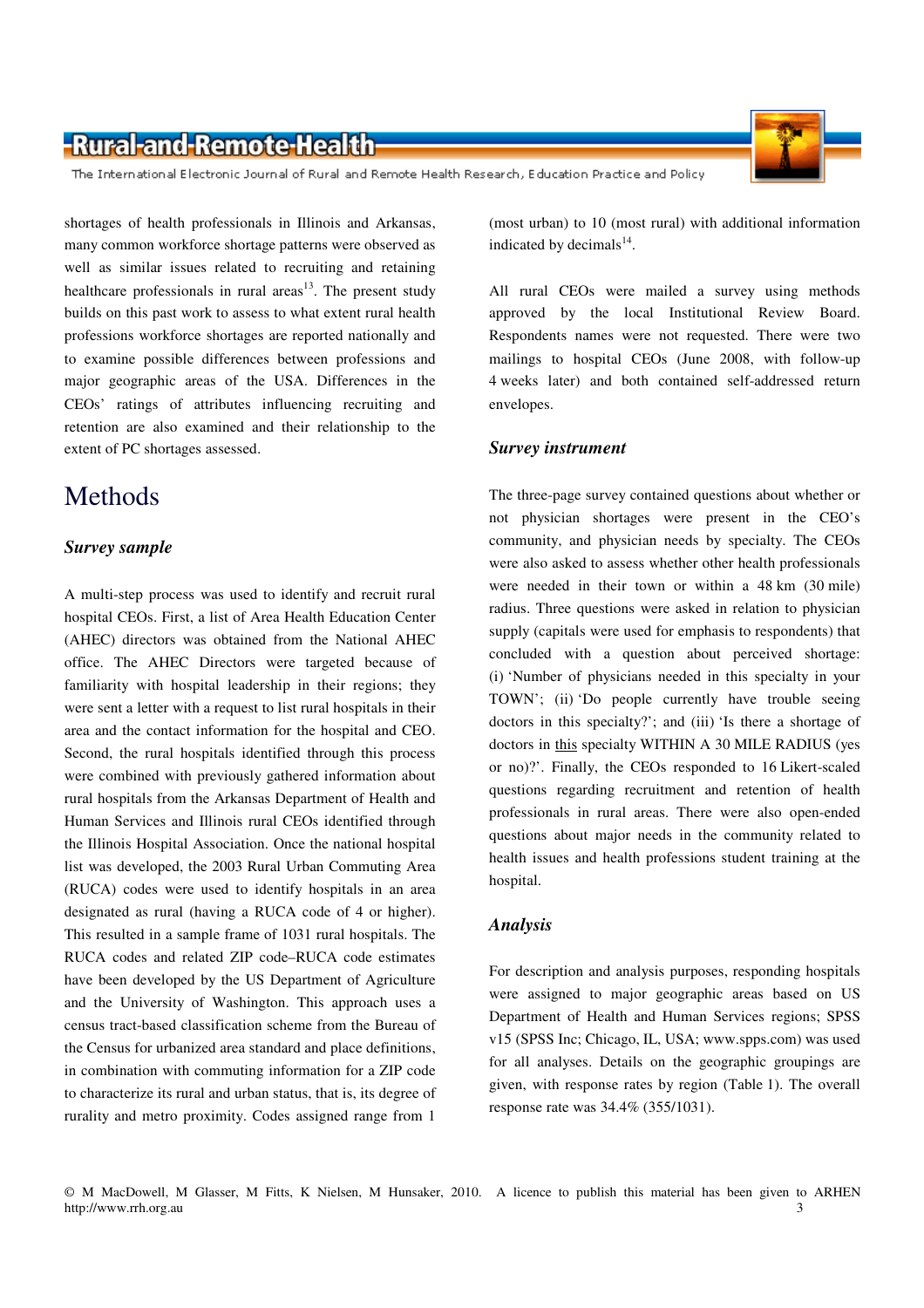

The International Electronic Journal of Rural and Remote Health Research, Education Practice and Policy

| Geographic region                               | <b>HHS Region</b> | <b>Response rate</b> | States in region                                |  |  |  |
|-------------------------------------------------|-------------------|----------------------|-------------------------------------------------|--|--|--|
|                                                 |                   | $n(\%)$              |                                                 |  |  |  |
| New England through Virginia                    | 1.2 & 3           | 30/102 (29.4)        | CT, ME, MA, NH, RI, VT, NJ, NY, DE, DC, MD,     |  |  |  |
|                                                 |                   |                      | PA, VA, WV $(n=14)$                             |  |  |  |
| Southeast - east of Mississippi River           |                   | 48/118 (40.7)        | AL, FL, GA, KY, MS, NC, SC, TN (n=8)            |  |  |  |
| <b>Upper and Central Midwest</b>                | 5 & 7             | 105/276(38.0)        | IL, IN, MI, MN, OH, WI, IA, KS, MO, NE $(n=10)$ |  |  |  |
| Southwest                                       |                   | 105/371 (28.3)       | AR, LA, NM, OK, TX $(n=5)$                      |  |  |  |
| <b>Rocky Mountains</b>                          |                   | 16/40(40)            | CO, MT, ND, SD, UT, WY $(n=6)$                  |  |  |  |
| <b>West Coast</b>                               | 9 & 10            | 39/124 (31.5)        | AZ, CA, HI, NV, AK, ID, OR, WA $(n=8)$          |  |  |  |
| All Regions                                     |                   | 355/1031 (34.4)      | All states & District of Columbia $(n=51)$      |  |  |  |
| HHS IIS Department of Health and Human Services |                   |                      |                                                 |  |  |  |

|  | Table 1: Geographic groupings information |
|--|-------------------------------------------|
|  |                                           |

HHS, US Department of Health and Human Services.

†State not provided by 12 of 355 respondents.

Cross-tabulation was used to compare geographic regions related to shortages of physicians and other healthcare professionals. Primary care specialties were defined as family medicine (FM), general internal medicine (IM) and pediatrics (PEDS). Chi-square statistics were used to assess differences in the patterns of responses between regions. Analysis of variance was used to compare means on Likertscale questions assessing recruitment and retention. Assessment of the magnitude and direction of the association of the correlation between extent of PC physician shortages in the community and the rating on each of the recruitment/retention factors (ranging from 1 to 5), was conducted using Spearman's Rho. In addition to looking at need for specific PC specialties, as a measure of the extent of the need for PC physicians a composite variable (ranging from 0 to 3) and based on the number of different types of PC physicians was operationalized. This PC shortage variable ranged from none of any type of PC physicians needed to all three PC specialties needed specifically valued as: 0 if no PC specialties were needed; 1 if one type of PC specialty was needed; 2 if two types of PC specialties were needed; and 3 if three types of PC specialties were needed.

### Results

As shown in Table 1, response rates ranged from approximately 30% to 40% by region with an overall response rate of 34.4%. The highest response rate was in the southeastern states (40.7%) and the lowest response was in

the Southwest (28.3%). At least 94% of the survey respondents were in locations that were designated Health Professions Shortage Areas (HPSAs) for one or more professions and/or were medically underserved populations; 3.9% reported no location; and 2.3% were in a location that is not a HPSA or is not medically underserved. Using the US Department of Health and Human Services, Centers for Medicare and Medicaid Services (CMS), 52% of all rural  $ZIP$  codes nationally<sup>15</sup> were designated as PC shortage areas in 2007. A very similar percentage (49%) of the rural CEO survey respondents were located in CMS PC shortage ZIP codes. The percentage of CEO respondents in rural ZIP codes with RUCA<sup>14</sup> codes of 4 and 5 was 29.3%, compared with 27.6% of rural ZIP codes being RUCA codes 4 and 5 nationally. Also, the percent of responding CEOs who were in ZIP codes with RUCA codes 6 and over was 69.1%, compared with 72.4% of all rural ZIP codes in the USA being RUCA codes 6 and over. The similarity of PC shortage and rurality patterns provides support for the survey respondents being representative of rural hospital CEOs.

#### *Primary care physician shortages*

Overall physician shortages were reported by 75% of the responding CEOs (Table 2). There was considerable variations among regions, with 57% of Southwest area CEOs reporting shortages, compared with 100% of the CEOs in the New England through Virginia region. No statistically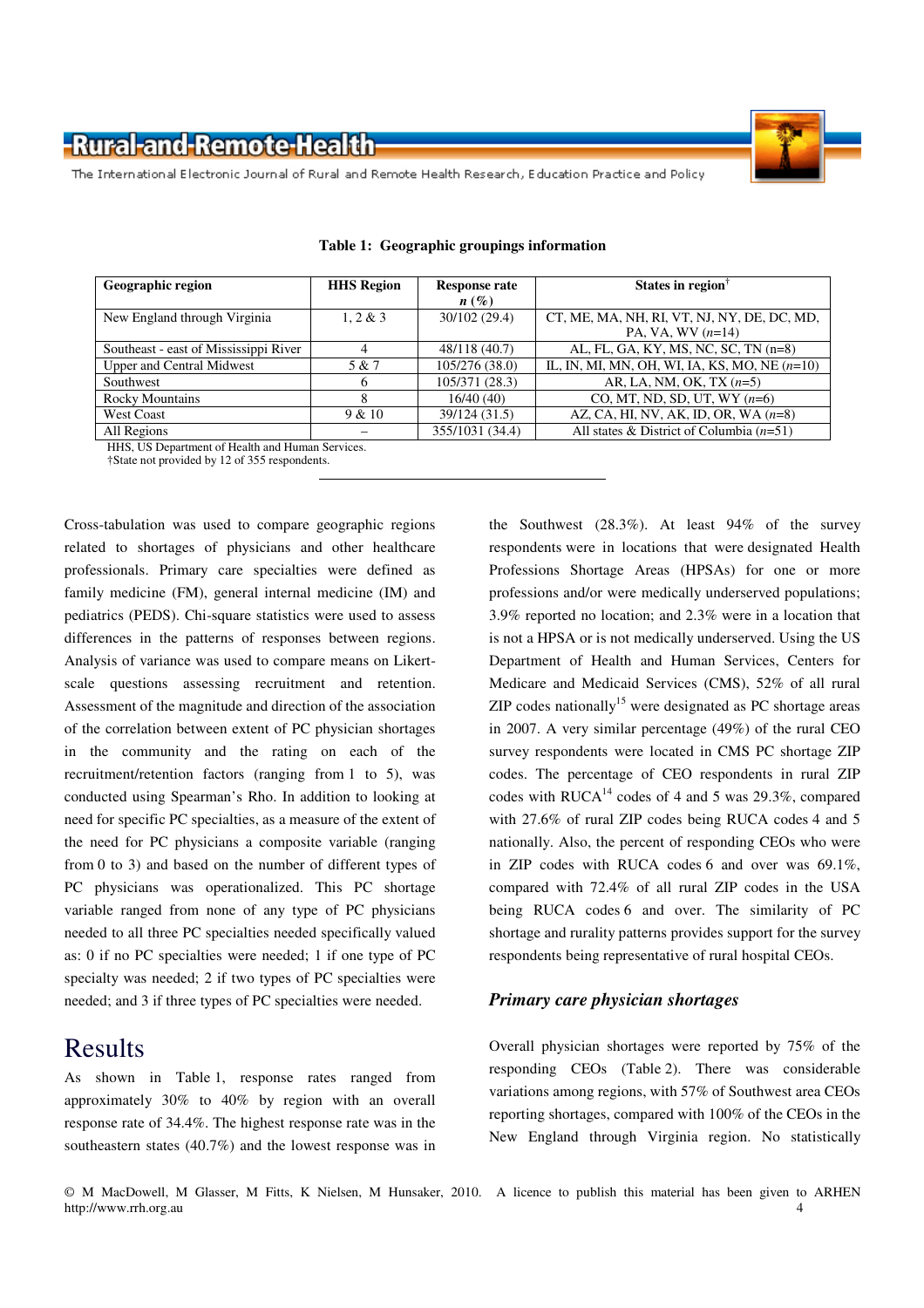The International Electronic Journal of Rural and Remote Health Research, Education Practice and Policy

significant differences were observed in the percentage of CEOs reporting shortages of FM and PEDS physicians between regions, with national percentages of approximately 58% and 36%, respectively. However, there was a significant difference in reported shortages of general IM physicians, mainly due to the high reported need in the New England through Virginia area (approximately  $81\%$ ;  $p = .003$ ). Nationally 53.1% of respondents indicated a shortage of IM physicians. The percentage of CEOs reporting shortages of two or more PC specialties (FM, IM or PEDS) was 70.3% nationally, with no statistically significant regional variation  $(p = .394)$ . However, the percentage of respondents reporting a shortage of IM physicians was higher for the New England through Virginia region (83.9%) than for all other regions.

#### *Specialty physician shortages*

Overall, comparing information presented in Tables 2 and 3, there were fewer specialty physician shortages reported compared with adult PC physician shortages. The CEOs reported the highest specialty care shortages for psychiatry (46.6%) followed by general surgery (39.9%), neurology (36.4%), cardiology (35.0%) and obstetrics-gynecology (34.4%). These major specialty shortages showed considerable variation among regions; however, only for neurology and cardiology were differences among regions statistically significant  $(p < .05)$ . Unlike other regions, the rural CEOs in the Southwest region consistently reported shortages of these 5 specialty types. In other regions, the extent of reported shortages was more variable among these 5 specialties. The need for psychiatry in rural areas was, proportionately, most often reported in the New England through Virginia region (67.7%). Other specialties reported as shortages less frequently ranged from 27.3% for emergency medicine to 10.4% for oncology.

#### *Other professions shortages*

Marked variation in need for healthcare professionals was reported, ranging from approximately 73% for registered nurses (RNs) to 16% for health educators. The percentage of CEOs reporting a need for RNs in rural areas was almost

74% nationally, and 35% reported a need for nurse practitioners. Differences between CEO's ratings of need for both RNs and nurse practitioners were not statistically significant among regions (Table 4). Nationally, approximately 30% of CEOs reported a shortage of licensed practical nurses, which differed significantly among regions, with the 3 western regions showing higher reported shortages  $(p = .006)$ . There was variation in physical therapist shortages, with 61.2% of CEOs reporting shortages nationally. However, the percentage for physical therapists was considerably higher in the New England to Virginia area (93.5%), and much lower in the Rocky Mountain States (31.3%). A similar pattern was observed for pharmacists, with rural CEOs from New England through Virginia reporting a much higher shortage for pharmacists (80.6%) than in other rural areas, compared with only approximately half of the CEOs reporting a shortage nationally.

Nationally, approximately one-third of the rural CEOs reported a shortage of speech pathologists, with no statistically significant differences among regions. The percentage indicating a shortage of other professions ranged from a high of 28.9% for dietitians to a low of 16% for health educators.

#### *Primary care and other professions shortages*

The possible relationship between reports of PC shortages and other healthcare professionals was examined by crosstabulation of CEO reported shortages of two or more PC doctors with their indication of the need for other health professionals (Personal data, present authors, 2010). Those CEOs who responded that there was a shortage of PC physicians in their geographical areas were also more likely than CEOs not reporting PC shortages to report the need for: nurse practitioners,  $39.5\%$  versus  $22.4\%$  ( $p < .001$ ); physician assistants  $29.8\%$  versus  $13.1\%$  ( $p < .001$ ); pharmacists, 54.8% versus  $40.2\%$  ( $p = .011$ ); and dentists, 39.5% versus  $22.4\%$  ( $p = .002$ ). The CEOs in the reported shortage areas were also somewhat more likely to indicate a shortage of dental hygienists,  $13.3\%$  versus  $6.5\%$  ( $p = .064$ ). Those CEOs *not* in PC shortage areas were more likely to report a shortage of nurse aids,  $29.9\%$  versus  $16.9\%$  ( $p = .006$ ).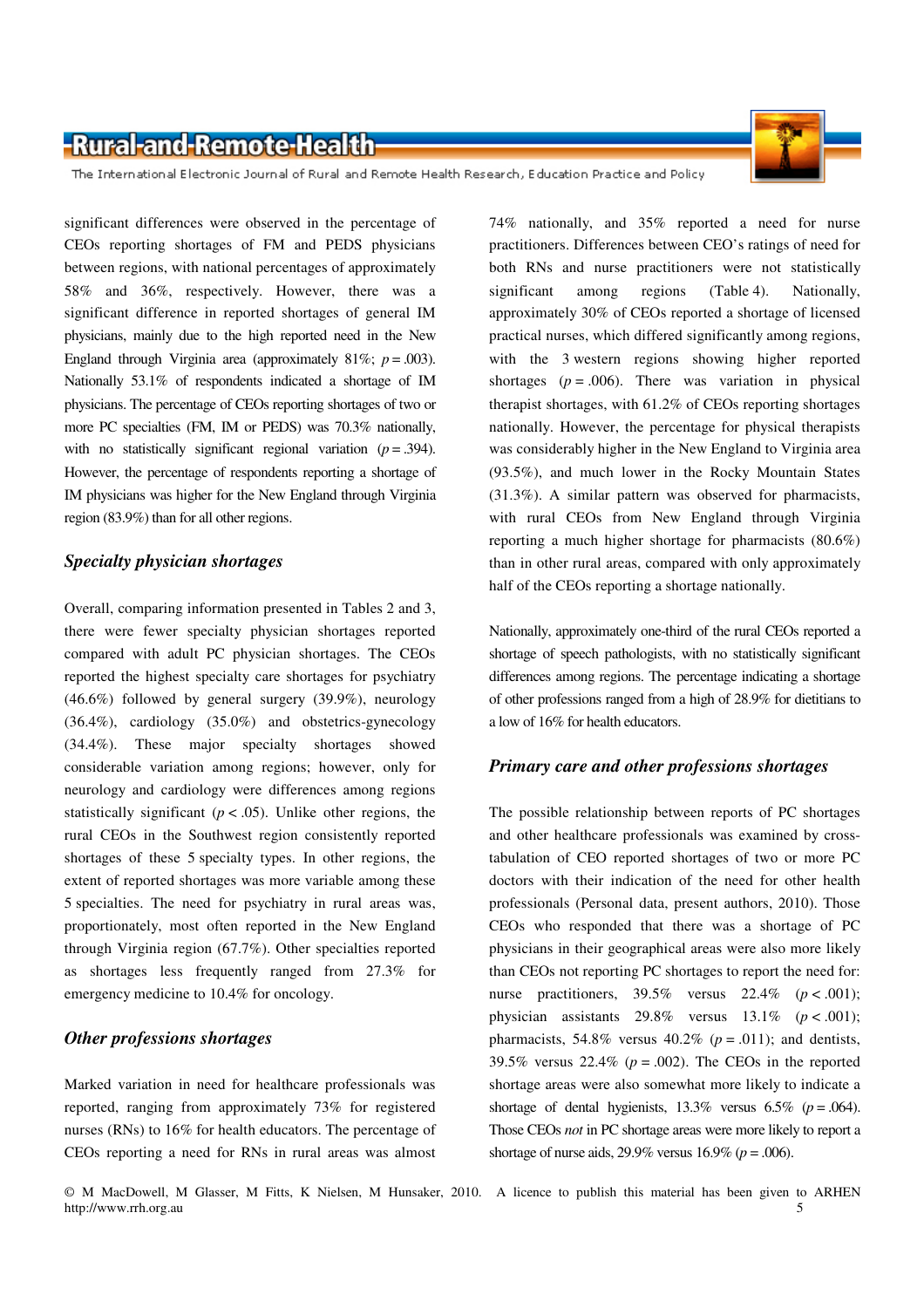

The International Electronic Journal of Rural and Remote Health Research, Education Practice and Policy

#### **Table 2: Rural hospital CEO responses regarding need for primary care physicians in their community: National Rural CEO Survey, Summer 2008**

| Shortage of<br>physicians overall<br>and for primary<br>care specialties | All states<br>$(n=337)$<br>$n (\%)$ 'yes' | <b>New England</b><br>through<br>Virginia <sup>1</sup><br>$(n=30)$<br>$n (\%)$ 'ves' | Southeast - east<br>of Mississippi<br>River <sup>2</sup><br>$(n=38)$<br>$n \left( \% \right)$ 'yes' | <b>Upper and</b><br><b>Central</b><br>Midwest <sup>3</sup><br>$(n=102)$<br>$n \left( \% \right)$ 'yes' | Southwest <sup>4</sup><br>$(n=114)$<br>$n (\%)$ 'yes' | Rocky<br>Mountains <sup>5</sup><br>$(n=16)$<br>$n (\%)$ 'yes' | West<br>$\text{Coast}^6$<br>$(n=37)$<br>$n (\%)$ 'yes' | $\chi^2$ test for<br>regional<br>differences |
|--------------------------------------------------------------------------|-------------------------------------------|--------------------------------------------------------------------------------------|-----------------------------------------------------------------------------------------------------|--------------------------------------------------------------------------------------------------------|-------------------------------------------------------|---------------------------------------------------------------|--------------------------------------------------------|----------------------------------------------|
| Yes, overall<br>physician shortage <sup>™</sup>                          | 254 (75.4)                                | 30(100.0)                                                                            | 33 (86.8)                                                                                           | 81 (79.4)                                                                                              | 65(57.0)                                              | 13(81.3)                                                      | 32(86.5)                                               | $p = 0.001$                                  |
| Family medicine                                                          | 200(58.3)                                 | 24(77.4)                                                                             | 20(52.6)                                                                                            | 60(57.7)                                                                                               | 64(55.7)                                              | 10(62.5)                                                      | 22(56.4)                                               | $p = 0.338$                                  |
| General internal<br>medicine                                             | 182(53.1)                                 | 25(80.6)                                                                             | 21(55.3)                                                                                            | 47(45.2)                                                                                               | 55 (47.8)                                             | 7(43.8)                                                       | 27(69.2)                                               | $p = 0.003$                                  |
| Pediatrics                                                               | 124(36.2)                                 | 10(32.3)                                                                             | 16(42.1)                                                                                            | 32(30.8)                                                                                               | 49(42.6)                                              | 3(18.8)                                                       | 14(35.9)                                               | $p = 0.281$                                  |
| Primary care<br>shortage (2 or more<br>types)                            | 241 (70.3)                                | 26(83.9)                                                                             | 23(60.5)                                                                                            | 70 (67.3)                                                                                              | 82(71.3)                                              | 12(75.0)                                                      | 28(71.8)                                               | $p = 0.394$                                  |

<sup>1</sup>CT, ME, MA, NH, RI, VT, NJ, NY, DE, DC, MD, PA, VA, WV; <sup>2</sup>AL, FL, GA, KY, MS, NC, SC, TN; <sup>3</sup>IL, IN, MI, MN, OH, WI, IA, KS, MO, NE;  ${}^4$ AR, LA, NM, OK, TX;  ${}^5$ CO, MT, ND, SD, UT, WY;  ${}^6$ AZ, CA, HI, NV, AK, ID, OR, WA.

†Response to this question missing from 6/355 survey respondents. State not provided by 12/355 respondents. Percent indicating 'yes' is the shortage question; alternative response options were no shortage or unsure.

#### **Table 3: Rural hospital CEO responses regarding need for specialist physicians in their community: National Rural CEO Survey, Summer 2008**

| <b>New England</b><br>of Mississippi<br>through<br>River <sup>2</sup><br>Virginia <sup>1</sup><br>$(n=38)$<br>$(n=31)$<br>$n (\%)$ 'yes'<br>$n \left( \% \right)$ 'yes' | <b>Upper and</b><br>Central<br>Midwest <sup>3</sup><br>$(n=102)$<br>$n \left( \% \right)$ 'yes' | Southwest <sup>4</sup><br>$(n=114)$<br>$n (\%)$ 'yes' | Rocky<br>Mountains <sup>5</sup><br>$(n=16)$<br>$n \left( \% \right)$ 'yes' | West<br>Coast <sup>o</sup><br>$(n=37)$<br>$n (\%)$ 'yes' | $\chi^2$ test for<br>regional<br>differences |
|-------------------------------------------------------------------------------------------------------------------------------------------------------------------------|-------------------------------------------------------------------------------------------------|-------------------------------------------------------|----------------------------------------------------------------------------|----------------------------------------------------------|----------------------------------------------|
| 21(67.7)<br>(7(44.7))                                                                                                                                                   | 45(43.3)                                                                                        | 56 (48.7)                                             | 4(25.0)                                                                    | 17 (43.6)                                                | $p = 0.093$                                  |
| 15(48.4)<br>13(34.2)                                                                                                                                                    | 38 (48.4)                                                                                       | 54 (47.0)                                             | 5(31.3)                                                                    | 12 (30.8)                                                | $p = 0.290$                                  |
| 16(32.3)<br>10(32.3)                                                                                                                                                    | 33(31.7)                                                                                        | 53(46.1)                                              | 2(12.5)                                                                    | 11(28.2)                                                 | $p = 0.043$                                  |
| 11(35.5)<br>(7(44.7))                                                                                                                                                   | 26(25.0)                                                                                        | 51 (44.3)                                             | 3(18.8)                                                                    | 12 (30.8)                                                | $p = 0.026$                                  |
| 8(21.1)<br>10(32.3)                                                                                                                                                     | 28(26.9)                                                                                        | 51 (44.3)                                             | 6(37.5)                                                                    | 15(38.5)                                                 | $p = 0.051$                                  |
|                                                                                                                                                                         | Southeast - east                                                                                |                                                       | $CP$ MP MA MILDI UT MI MY DP DO MD DA MA WILLAU PL OA IZV MO MO GO TM      |                                                          | $\overline{M}$ IN MEMBERGHEM IN THE MOVIE    |

<sup>1</sup>CT, ME, MA, NH, RI, VT, NJ, NY, DE, DC, MD, PA, VA, WV;<sup>2</sup>AL, FL, GA, KY, MS, NC, SC, TN ; <sup>3</sup>IL, IN, MI, MN, OH, WI, IA, KS, MO, NE;<br><sup>4</sup>AR, LA, NM, OK, TX; <sup>5</sup>CO, MT, ND, SD, UT, WY; <sup>6</sup>AZ, CA, HI, NV, AK, ID, OR, WA.

†Frequencies and national percentages for specialties that were less frequently reported as shortages were: 97 emergency medicine (27.3%); 68 pathology (19.2%); 56 orthopedic surgery (15.8%); 83 radiology (23.4%); 55 urology (15.5%); 49 dermatology (13.8%); 44 gastroenterology (12.4%); 39 anesthesiology (11.0%); 32 oncology (10.4%). State not provided by 12/355 respondents.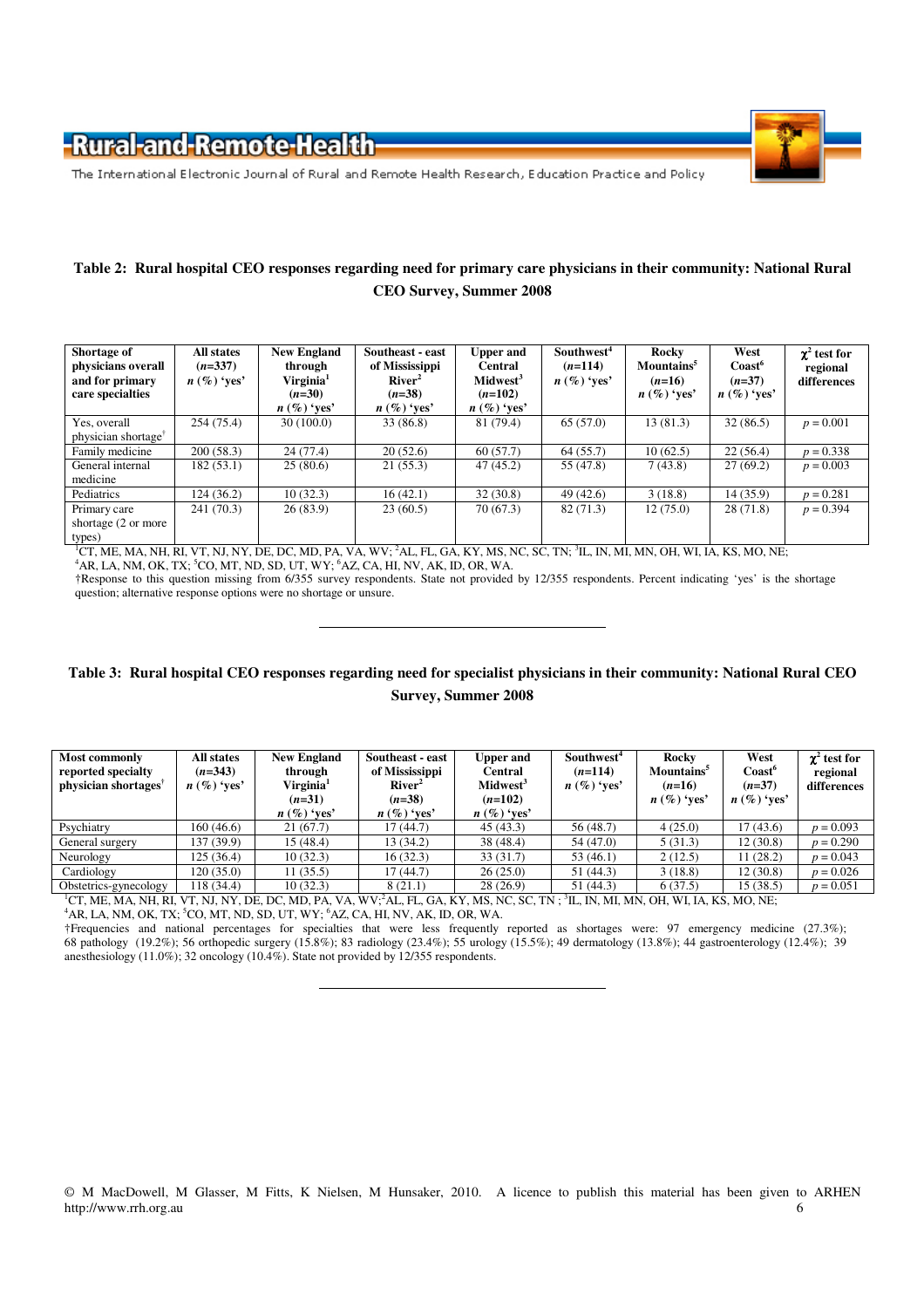

The International Electronic Journal of Rural and Remote Health Research, Education Practice and Policy

#### **Table 4: Rural hospital CEO responses regarding other health professionals shortages in their community: National Rural CEO Survey, summer 2008**

| Health<br>professions        | <b>All states</b><br>$(n=343)$<br>$n \left( \% \right)$ 'yes' | <b>New England</b><br>through<br>Virginia <sup>1</sup><br>$(n=30)$<br>$n \left( \% \right)$ 'yes' | Southeast - east<br>of Mississippi<br>River <sup>2</sup><br>$(n=38)$<br>$n \left( \% \right)$ 'yes' | <b>Upper</b> and<br><b>Central</b><br>Midwest <sup>3</sup><br>$(n=102)$<br>$n \left( \% \right)$ 'yes' | Southwest <sup>4</sup><br>$(n=114)$<br>$n (\%)$ 'yes' | Rocky<br>Mountains <sup>5</sup><br>$(n=16)$<br>$n (\%)$ 'ves' | West<br>$\text{Coast}^6$<br>$(n=37)$<br>$n \left( \% \right)$ 'yes' | $\chi^2$ test for<br>regional<br>differences |
|------------------------------|---------------------------------------------------------------|---------------------------------------------------------------------------------------------------|-----------------------------------------------------------------------------------------------------|--------------------------------------------------------------------------------------------------------|-------------------------------------------------------|---------------------------------------------------------------|---------------------------------------------------------------------|----------------------------------------------|
| Registered                   | 252(73.5)                                                     | 21(67.7)                                                                                          | 24(63.2)                                                                                            | 78 (75.0)                                                                                              | 87(75.7)                                              | 13(81.3)                                                      | 29(74.4)                                                            | $p = .621$                                   |
| nurse                        |                                                               |                                                                                                   |                                                                                                     |                                                                                                        |                                                       |                                                               |                                                                     |                                              |
| Physical                     | 210(61.2)                                                     | 29(93.5)                                                                                          | 24(63.2)                                                                                            | 66(63.5)                                                                                               | 63(54.8)                                              | 5(31.3)                                                       | 2359.0                                                              | $p = .001$                                   |
| therapist                    |                                                               |                                                                                                   |                                                                                                     |                                                                                                        |                                                       |                                                               |                                                                     |                                              |
| Pharmacist                   | 175(51.0)                                                     | 25(80.6)                                                                                          | 15(39.5)                                                                                            | 55 (52.9)                                                                                              | 50(43.5)                                              | 7(43.8)                                                       | 23(59.0)                                                            | $p = .004$                                   |
| Occupational<br>therapist    | 165(48.1)                                                     | 17(54.8)                                                                                          | 16(42.1)                                                                                            | 51(49.0)                                                                                               | 57(49.6)                                              | 8(50.0)                                                       | 16(41.0)                                                            | $p = .842$                                   |
| Dentist                      | 120(35.0)                                                     | 24 (77.4)                                                                                         | 14(36.8)                                                                                            | 42(40.4)                                                                                               | 22(19.1)                                              | 4(25.0)                                                       | 14(35.9)                                                            | $p = .001$                                   |
| <b>Nurse</b><br>practitioner | 120(35.0)                                                     | 16(51.6)                                                                                          | 13 (34.2)                                                                                           | 36(34.6)                                                                                               | 41(35.7)                                              | 2(12.5)                                                       | 12(30.8)                                                            | $p = .175$                                   |
| Speech<br>pathologist        | 118 (34.4)                                                    | 10(32.3)                                                                                          | 15(39.5)                                                                                            | 45(43.3)                                                                                               | 30(26.1)                                              | 4(25.0)                                                       | 14 35.9)                                                            | $p = .140$                                   |
| Licensed<br>practical nurse  | 105(30.6)                                                     | 5(16.1)                                                                                           | 9(23.7)                                                                                             | 22(21.2)                                                                                               | 48(41.7)                                              | 6(37.5)                                                       | 15(38.5)                                                            | $p = .006$                                   |
| Dietician                    | 99 (28.9)                                                     | 8(25.8)                                                                                           | 16(42.1)                                                                                            | 28(26.9)                                                                                               | 35 (30.4)                                             | 3(18.8)                                                       | 9(23.1)                                                             | $p = .398$                                   |
| Psychologist                 | 97(28.3)                                                      | 9(29.0)                                                                                           | 12(31.6)                                                                                            | 33(31.7)                                                                                               | 25(21.7)                                              | 7(43.8)                                                       | 11(28.2)                                                            | $p = .399$                                   |
| Physician<br>assistant       | 86(25.1)                                                      | 11(35.5)                                                                                          | 8(21.1)                                                                                             | 23(22.1)                                                                                               | 33 (28.7)                                             | 2(12.5)                                                       | 9(23.1)                                                             | $p = .437$                                   |
| Social worker                | 79 (23.0)                                                     | 7(22.6)                                                                                           | 10(26.3)                                                                                            | 15(14.4)                                                                                               | 30(26.1)                                              | 4(25.0)                                                       | 13(33.3)                                                            | $p = .182$                                   |
| Substance                    | 77(22.4)                                                      | 9(29.0)                                                                                           | 10(26.3)                                                                                            | 23(22.1)                                                                                               | 20(17.4)                                              | 3(18.8)                                                       | 12(30.8)                                                            | $p = .494$                                   |
| abuse<br>counselor           |                                                               |                                                                                                   |                                                                                                     |                                                                                                        |                                                       |                                                               |                                                                     |                                              |
| Nurse's aide                 | 73(21.3)                                                      | 8(25.8)                                                                                           | 4(10.5)                                                                                             | 22(21.2)                                                                                               | 23(20.0)                                              | 4(25.0)                                                       | 12(30.8)                                                            | $p = .375$                                   |
| Health<br>educator           | 55 (16.0)                                                     | 5(16.1)                                                                                           | 10(26.3)                                                                                            | 16(15.4)                                                                                               | 15(13.0)                                              | 2(12.5)                                                       | 7(17.9)                                                             | $p = .544$                                   |

<sup>1</sup>CT, ME, MA, NH, RI, VT, NJ, NY, DE, DC, MD, PA, VA, WV; <sup>2</sup>AL, FL, GA, KY, MS, NC, SC, TN; <sup>3</sup>IL, IN, MI, MN, OH, WI, IA, KS, MO, NE;  $4$ AR, LA, NM, OK, TX;  $5$ CO, MT, ND, SD, UT, WY;  $6$ AZ, CA, HI, NV, AK, ID, OR, WA.

#### *Comparison of ratings for recruitment and retention factors*

The rural CEOs' views of issues in recruitment and retention of health professionals in their communities is summarized (Table 5). Overall, in relation to the health and status of the community, the CEOs most strongly agreed that health care is a major part of local economic development. Regionally, all CEOs tended to agree with this statement, although hospital administrators in the New England through Virginia and the Upper and Central Midwest regions more often agreed with this assessment, particularly in comparison with CEOs located southeast of the Mississippi River. Nationally, the CEOs also agreed that their communities were good

places for a family and that doctors were well respected and supported in their communities. Although not rated quite as highly, the rural CEOs also generally positively evaluated their communities in agreeing that: community health professionals get along and work well together; people in their communities are friendly and supportive of each other; and healthcare providers and other sectors of the community work well together. However, the CEOs were neutral or below in their response to the statement that the overall health of the community is good. Most skeptical in this appraisal were CEOs in the regions southeast of the Mississippi River and New England through Virginia.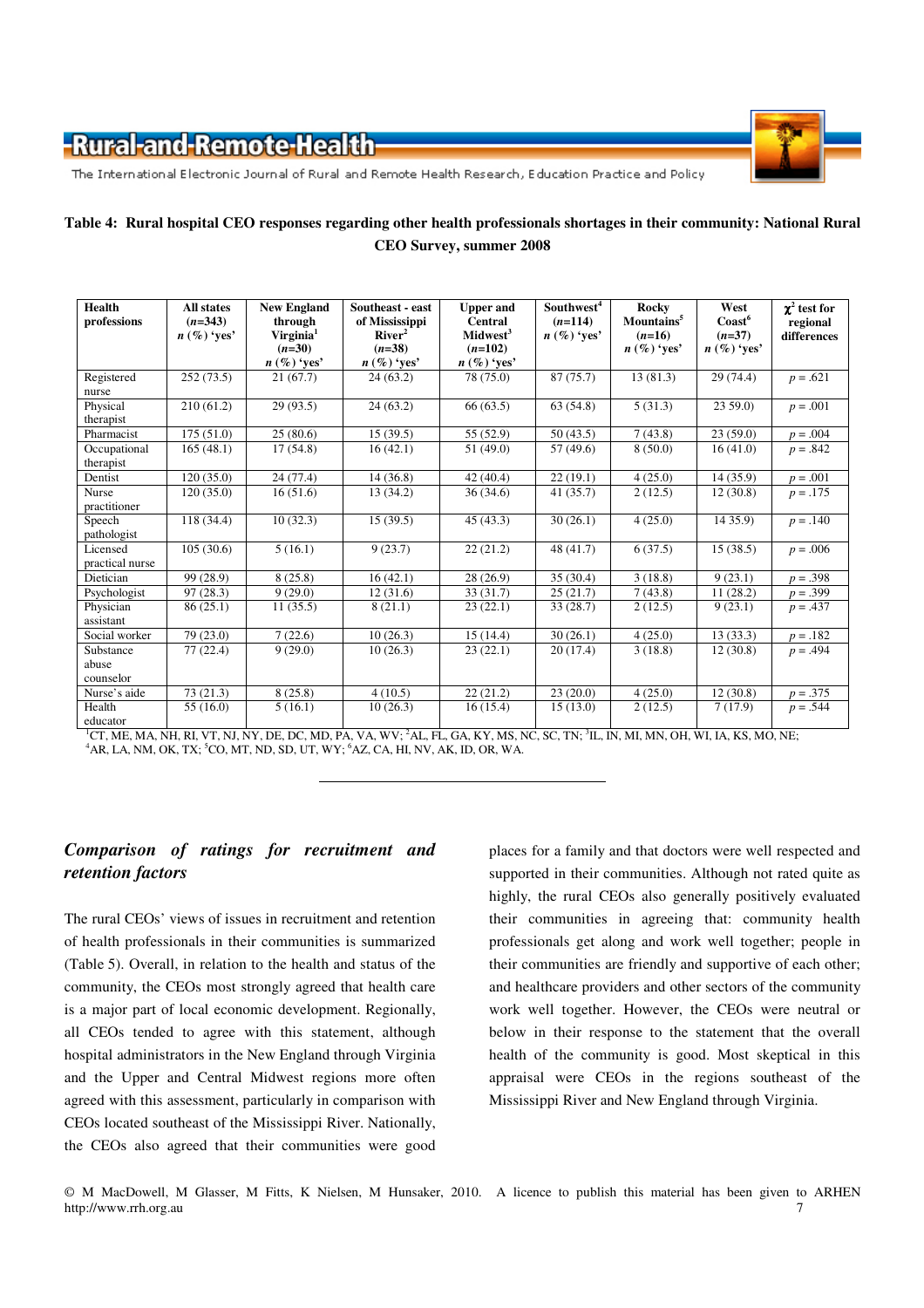

The International Electronic Journal of Rural and Remote Health Research, Education Practice and Policy

| Table 5: Rural hospital CEO perceptions of recruitment and retention issues in their communities scores |  |
|---------------------------------------------------------------------------------------------------------|--|
|---------------------------------------------------------------------------------------------------------|--|

| <b>Recruitment and</b>                                                                 | CEO perception score averages |                                                                              |                                                                                |                                                                            |                                     | <b>ANOVA</b>                                       | <b>Correlation of</b>                |                                                |                                                                  |
|----------------------------------------------------------------------------------------|-------------------------------|------------------------------------------------------------------------------|--------------------------------------------------------------------------------|----------------------------------------------------------------------------|-------------------------------------|----------------------------------------------------|--------------------------------------|------------------------------------------------|------------------------------------------------------------------|
| retention issues                                                                       | All states<br>$(n=343)$       | <b>New</b><br><b>England</b><br>through<br>Virginia <sup>1</sup><br>$(n=30)$ | Southeast -<br>east of<br><b>Mississippi</b><br>River <sup>2</sup><br>$(n=38)$ | <b>Upper</b><br>and<br><b>Central</b><br>Midwest <sup>3</sup><br>$(n=102)$ | Southwest <sup>4</sup><br>$(n=114)$ | <b>Rocky</b><br>Mountains <sup>5</sup><br>$(n=16)$ | West<br>$\text{Coast}^6$<br>$(n=37)$ | <b>Regional</b><br>mean<br>ratings<br>compared | issue rating<br>with extent of<br>rural primary<br>care shortage |
| Healthcare a major<br>part of local economic<br>development.                           | 4.65                          | 4.73                                                                         | 4.38                                                                           | 4.78                                                                       | 4.63                                | 4.69                                               | 4.55                                 | $p = 0.005$                                    | $-067$ NS                                                        |
| Good place for family                                                                  | 4.42                          | 4.43                                                                         | 4.05                                                                           | 4.60                                                                       | 4.43                                | 4.44                                               | 4.22                                 | $p = 0.001$                                    | $-057$ NS                                                        |
| Doctors well-<br>respected and<br>supported by<br>community.                           | 4.40                          | 4.22                                                                         | 4.33                                                                           | 4.51                                                                       | 4.41                                | 4.38                                               | 4.35                                 | $p = 346$                                      | $-0.055$ NS                                                      |
| Community health<br>professionals get along<br>and work well<br>together.              | 4.11                          | 4.30                                                                         | 4.14                                                                           | 4.25                                                                       | 4.03                                | 3.88                                               | 3.95                                 | $p = 0.005$                                    | $-.051$ NS                                                       |
| People in community<br>are friendly and<br>supportive of each<br>other.                | 4.01                          | 4.03                                                                         | 3.89                                                                           | 4.00                                                                       | 4.10                                | 3.63                                               | 4.03                                 | $p = 123$                                      | $-118$<br>$(p=.028)$                                             |
| Healthcare providers<br>and other sectors of<br>community work well<br>together.       | 3.93                          | 3.87                                                                         | 3.68                                                                           | 4.10                                                                       | 3.98                                | 3.88                                               | 3.66                                 | $p = 101$                                      | $-.092$ NS                                                       |
| Regional planning<br>needed for<br>health/economic<br>development.                     | 3.76                          | 3.87                                                                         | 3.70                                                                           | 3.80                                                                       | 3.75                                | 3.50                                               | 3.76                                 | $p = 841$                                      | .052 NS                                                          |
| Future of community<br>looks very positive<br>over next 5 years.                       | 3.75                          | 3.13                                                                         | 3.54                                                                           | 3.76                                                                       | 3.99                                | 3.81                                               | 3.49                                 | $p = 0.001$                                    | $-085$ NS                                                        |
| Should have<br>community effort to<br>foster health<br>professional<br>recruitment.    | 3.65                          | 3.57                                                                         | 3.76                                                                           | 3.63                                                                       | 3.70                                | 3.47                                               | 3.63                                 | $p = 874$                                      | .127<br>$(p = 018)$                                              |
| People from outside<br>might not, at first,<br>recognize area's<br>positive qualities. | 3.65                          | 3.60                                                                         | 3.68                                                                           | 3.48                                                                       | 3.86                                | 3.50                                               | 3.55                                 | $p = 0.092$                                    | .034 NS                                                          |
| Public school system<br>excellent.                                                     | 3.61                          | 3.63                                                                         | 2.81                                                                           | 3.95                                                                       | 3.72                                | 3.56                                               | 3.11                                 | $p = 0.001$                                    | $-0.095$ NS                                                      |
| Overall 'health' of<br>community is good.                                              | 3.05                          | 2.83                                                                         | 2.65                                                                           | 3.15                                                                       | 3.01                                | 3.75                                               | 3.16                                 | $p = 0.002$                                    | $-187$<br>$(p = 0.001)$                                          |
| Relationship between<br>doctors and hospital<br>can be problematic.                    | 2.48                          | 2.57                                                                         | 2.65                                                                           | 2.41                                                                       | 2.45                                | 2.81                                               | 2.37                                 | $p = 569$                                      | $-0.005$ NS                                                      |
| Easy to recruit other<br>health professionals,<br>besides doctors, to<br>community.    | 2.44                          | 2.20                                                                         | 2.38                                                                           | 2.63                                                                       | 2.36                                | 2.63                                               | 2.37                                 | $p = 178$                                      | $-0.095$ NS                                                      |
| Difficult for<br>physicians to achieve<br>career goals.                                | 2.41                          | 2.77                                                                         | 2.83                                                                           | 2.24                                                                       | 2.25                                | 2.25                                               | 2.76                                 | $p = 0.001$                                    | .084 NS                                                          |
| Easy to recruit<br>physicians.                                                         | 2.05                          | 1.63                                                                         | 1.78                                                                           | 2.21                                                                       | 2.10                                | 2.31                                               | 1.97                                 | $p = 0.045$                                    | $-246$<br>$(p = 0.001)$                                          |

<sup>1</sup>CT, ME, MA, NH, RI, VT, NJ, NY, DE, DC, MD, PA, VA, WV; <sup>2</sup>AL, FL, GA, KY, MS, NC, SC, TN; <sup>3</sup>IL, IN, MI, MN, OH, WI, IA, KS, MO, NE;

<sup>4</sup>AR, LA, NM, OK, TX; <sup>5</sup>CO, MT, ND, SD, UT, WY; <sup>6</sup>AZ, CA, HI, NV, AK, ID, OR, WA. State was not provided by 12/355 respondents.

NS, Not significant.

Scale: 1=strongly disagree; 2=disagree; 3=neutral; 4=agree; 5=strongly agree.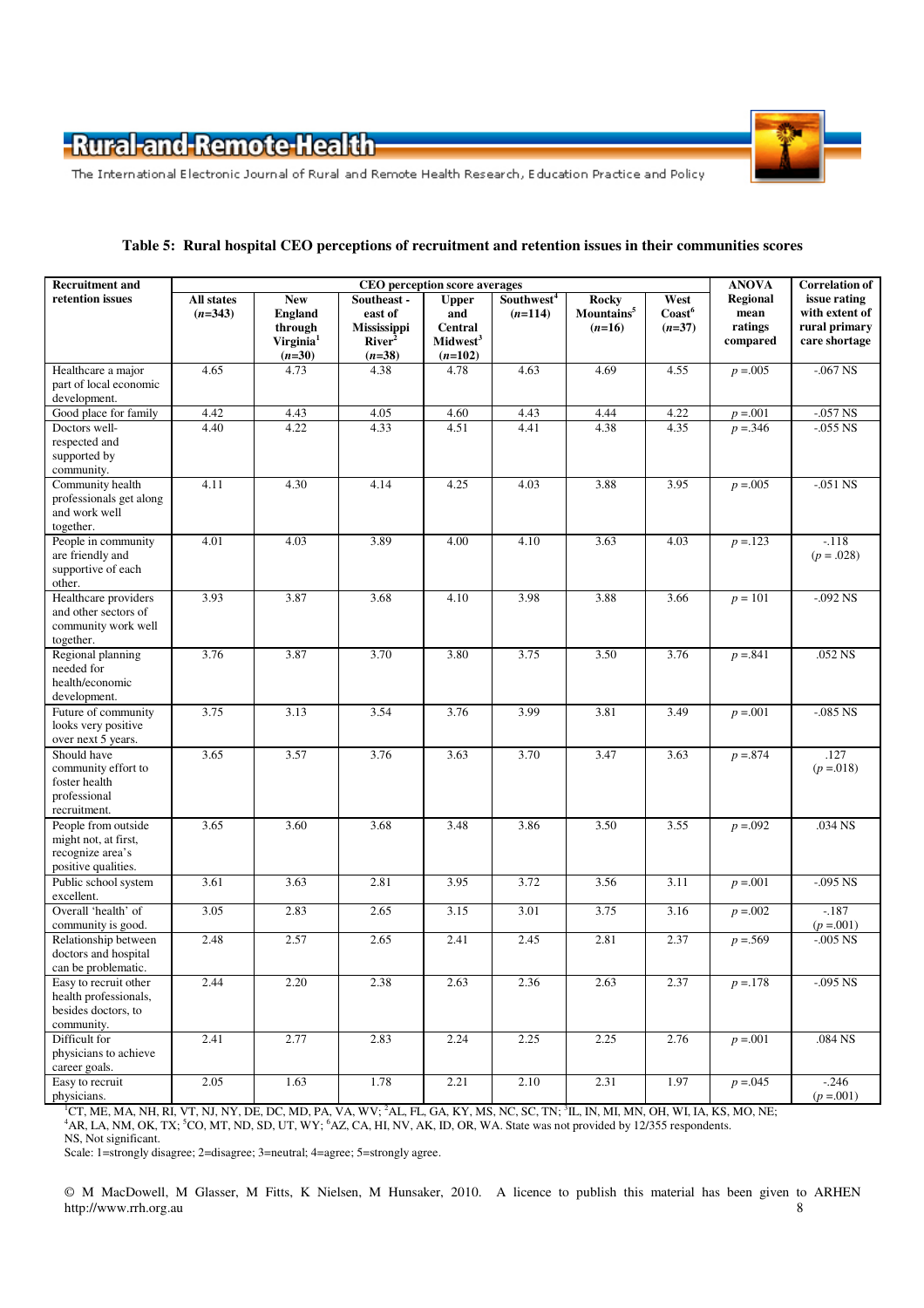

In terms of workforce development and outcomes, recruitment was a major concern. Nationally, the item that received the least positive evaluation by the CEOs was that it is easy to recruit physicians, with CEOs in New England through Virginia and southeast of the Mississippi River least likely to agree with this statement. The CEOs also expressed difficulty related to it being easy to recruit other health professionals to their communities. However, the respondents tended to disagree that once physicians were in the rural communities it would be difficult to achieve career goals.

#### *Correlation between overall physician shortage and recruitment/retention factors*

Three of the recruitment/retention factors were found to be significantly correlated with the extent of the reported PC shortage in the region (ranging from 0 to 3 PC specialty shortages); 2 items were negatively associated. Specifically, the higher the CEO's rating that people in the community were perceived as friendly and supportive of each other, the less likely was indication of PC shortages  $(r = -118)$ . Similarly, the higher the assessment that the overall health of community is good, the less likely were reported PC shortages (*r* = -.187). However, CEOs who were *more* likely to agree that community effort was needed to foster health professional recruitment were also more likely to report PC shortages in their community  $(r = .127)$ .

# Discussion

Nationwide and within distinct geographic regions in the USA, rural hospital CEOs participating in this exploratory study clearly agreed that physician and other healthcare professions shortages exist. The percentage of survey respondents indicating they had a PC physician shortage was approximately the same as the percentage of rural ZIP codes that are designated by CMS as PC shortage areas. This provides support that the survey respondents in this study were representative of rural hospital CEO perspectives. In addition, the current survey response rate (34%) was similar

to the response rate (38%) in a national survey of  $CEOs<sup>16</sup>$ commissioned by a national health care executive organization. Based on RUCA codes, the pattern with regard to rurality of survey respondent locations was similar to national rurality patterns.

Family medicine, general IM and psychiatric physicians were identified as the top three specialty shortages. States in the New England through Virginia region reported the highest shortages in rural areas for family and general IM physicians. Whether this is a pattern in the region or unique to the response pattern associated with CEOs participating in the survey will require more detailed regional studies. It did appear that those rural CEOs with the greatest shortages (physician and other professionals) were somewhat more likely to respond to the survey.

Even within PC specialties, there were differences in perceived need when comparing FM and IM with PEDS. For most regions, shortages of pediatricians were reported at a lower percentage than the other two PC specialties. This topic would be an interesting area to pursue in future research related to PC needs both nationally and within geographic regions of the country.

These findings at the national level related to shortages of family physicians are very similar to findings reported by the current authors in a study focusing on Illinois and Arkansas (58.3% in the present study compared with 57.4% in Illinois-Arkansas)<sup>13</sup>. Similarly, in a study of community health centers (CHCs), Rosenblatt et al.<sup>17</sup> reported that the percentage of rural CHCs indicating that recruiting was very difficult for FM physicians was considerably higher than urban CHCs  $(41.8\%$  and  $20.8\%$ , respectively,  $p < .001$ ). For IM, the percent shortage in the current study was slightly higher (53.1%) than in the Illinois-Arkansas study (45.7%). Related to pediatrics, the reported shortages were again very similar (36.2% nationally vs 34.4% for Illinois-Arkansas). Bola and Pathman<sup>18</sup> found, in a survey of community residents in the southeast of USA that approximately half (46.8%) did not believe there were enough doctors in their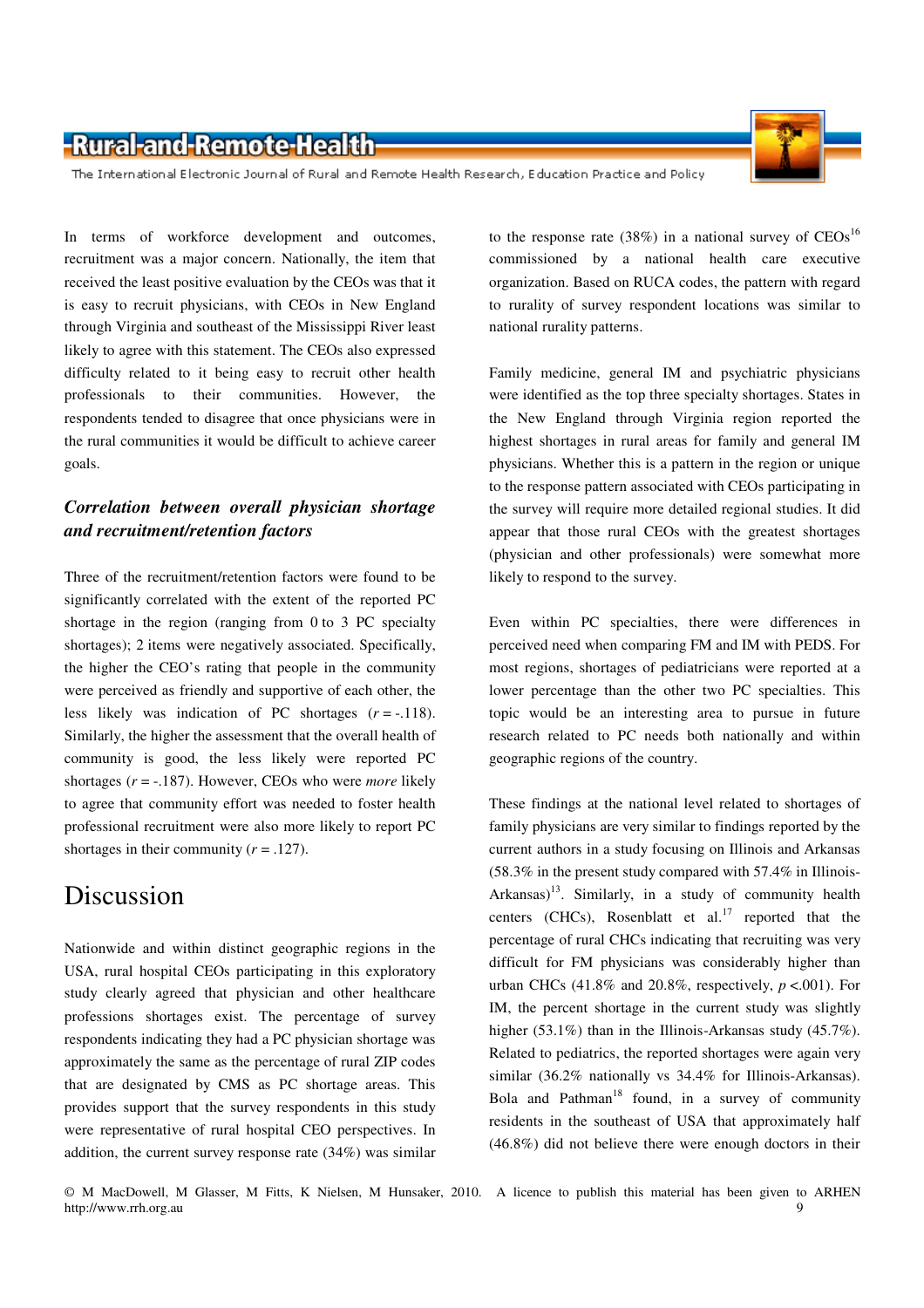The International Electronic Journal of Rural and Remote Health Research, Education Practice and Policy

community, which is significantly lower than the 86.8% of CEOs who indicated an overall shortage of physicians in the states defined as southeast in the current study. This stems mainly from differences in the definition of 'shortage' and in the definition of the 'southeast' region or from the perceptions of residents about shortages and their willingness to use local health care. Regardless of specific geographic divisions or metrics used in the assessment of 'shortage', it is very clear from this study and other literature that the supply of physicians in most rural areas is less than adequate.

Our study also reinforces the concern that there is a shortage of specialty physicians in the USA. Cooper points out that the prevalence of conditions requiring specialty care is  $increasing<sup>19</sup>$ . Included in this is a 'serious and increasing shortage of psychiatrists nearly everywhere except in the larger urban areas' (p.764). In the present study, the highest specialty shortage reported by rural hospital CEOs was psychiatrists, approximately 47%, followed by general surgeons, approximately 40%. These findings are not surprising because only 7.4% of all psychiatrists practicing in 2005 were located in rural US areas (RUCA code 4 or greater) and only 14.2% of general surgeons practicing in 2005 were located in rural areas based on coding of practice address in the American Medical Association Masterfile (B Bowman; pers. comm., 2010).

With respect to shortages of other healthcare professionals, the four most frequently reported nationally were registered nurses, physical therapists, pharmacists and occupational therapists. Again, the percentages reported for these professions were highest in the New England through Virginia region. Whether this is unique to the respondents reporting in this study or is a pattern in the region would require a more detailed regional study. Overall, results are consistent with recent calls for training and placement of such health professionals as nurses and pharmacists to meet rural and underserved population needs.

For most attributes addressed in our study, ratings related to retention and recruitment issues were similar for CEOs in all

regions. Some regional differences existed, but generally ratings followed the themes found important by Glasser et  $al.<sup>12</sup>$ . These themes were based on the perspectives of Illinois rural hospital CEOs using 16 Likert-scaled items (strongly disagree to strongly agree) inquiring about the importance of a variety of factors that prior literature had supported as relating to the recruitment and retention of physicians and other health professionals in rural communities. These included attractiveness related to the family environment, community spirit, and positive interactions between professionals and the community as well as among healthcare professionals. Attractiveness appears to consist of several components when common themes are assessed. However, a *positive attitude* towards schools was not ranked as highly in this national study as in the prior two state Illinois-Arkansas study<sup>13</sup>. However, there were some differences among regions related to the themes of future of the community, communication within the community, quality of public schools and cooperation within the community.

Overall, this and prior studies indicate that 'community culture' needs to be open, helpful and supportive of healthcare professionals. Cooperation among professionals and other sectors within the community is important for two reasons. First, it appears that the friendliness of people, the relationships between professionals and the hospital and the ability of community groups and other healthcare professionals to work well together are related to a perception of being *respected and being able to achieve future goals*. Second, candidates for employment may view regional or community planning as a sign of *harmony and a common vision versus lack of consensus about a direction for* the community. If candidates do not perceive these factors, then CEOs believe recruiting and retention are more difficult. An implication for CEOs seeking to improve their recruiting situation is that they should work with other community leaders on a long-term basis to improve key attributes of the community that contribute to strong public education systems, economic development and the overall quality of life.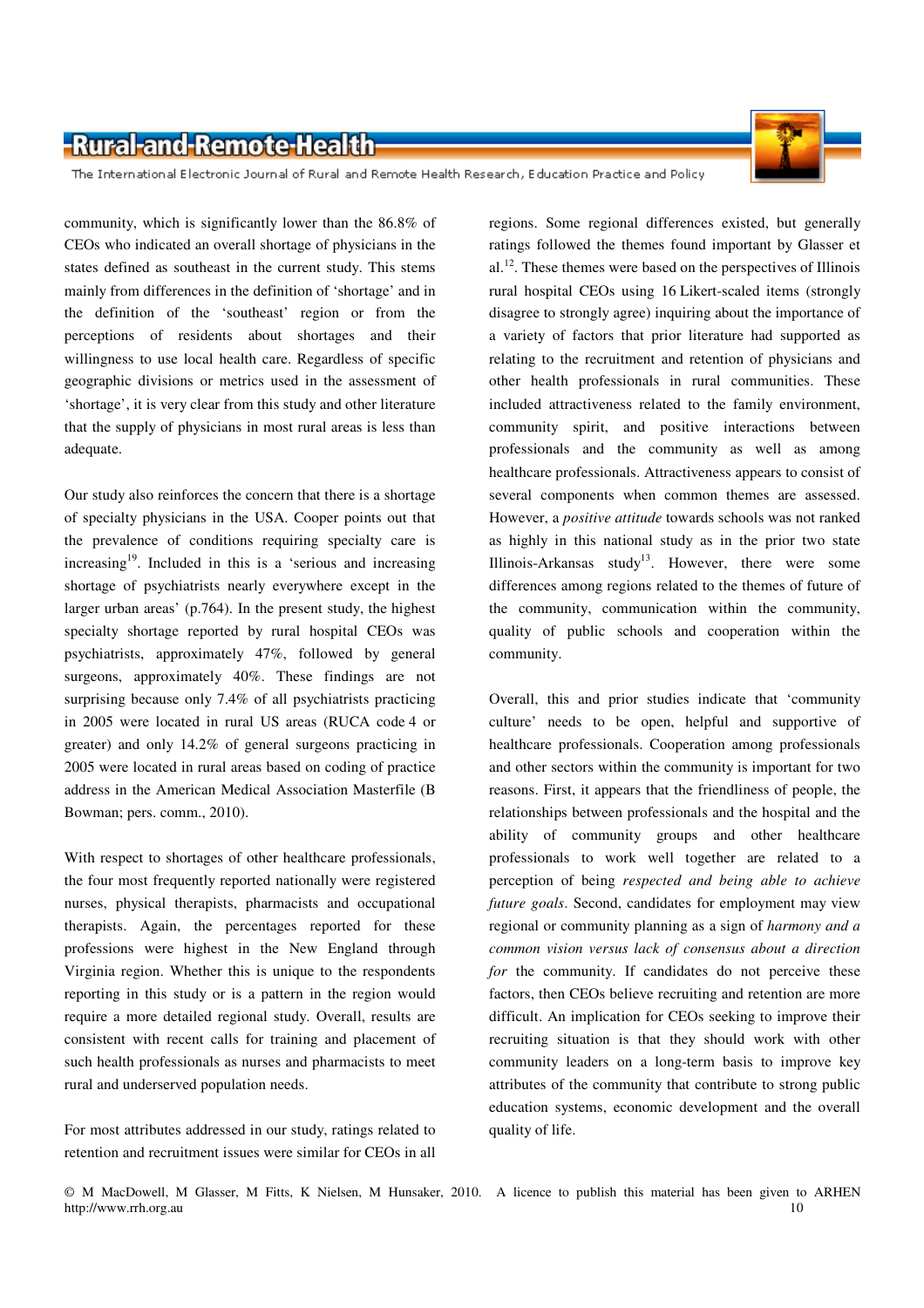The International Electronic Journal of Rural and Remote Health Research, Education Practice and Policy

#### *Limitations*

Certain limitations to the present study must be acknowledged. First, this study is based on a subset of rural hospitals in each state whose CEOs were willing to respond to the survey. If different rural hospitals had responded in each region, the findings could have changed; however, the response rates were adequate for a nationwide survey involving hospital CEOs. Second, additional information from other sources (such as turnover rates for positions, job advertisements placed or the length of time positions were open etc) that could be indicative of shortages should be used to verify the survey results. The CEOs assessed if a physician shortage existed, based on their individual view of the meaning of 'shortage'. The 'shortage' question did follow questions that asked and encouraged thought about the number needed and whether people had difficulty accessing a given type of physician. Whether or not there was need for other health professionals was also assessed by the responding CEO.

### Conclusion

This study does lend support from a national sample to the belief that shortages of many professionals exist within rural healthcare settings/systems. Overall, this study offers additional evidence of the importance of strongly promoting PC in medical and all health professions education and in advancing policies that will develop an adequate supply of PC providers who will locate and stay in rural communities.

## Acknowledgements

This study was supported in part by Project EXPORT Grant Number P20 MD000524 from the National Center on Minority Health and Health Disparities, National Institutes of Health. The article contents are solely the responsibility of the authors and do not necessarily represent the official view of the National Institutes of Health.

# References

1. Probst JC, Moore CG, Glover SH, Samuels ME. Person and place: The compounding effects of race/ethnicity and rurality on health. *American Journal of Public Health* 2004; **94(10):** 1695- 1703.

2. National Rural Health Association. *What's Different About Rural Health Care?* (Online) no date. Available: http://www.ruralhealth web.org/go/left/approximately -rural-health/what-s-differentapproximately -rural-health-care/what-s-different-approximately rural-health-care (Accessed 16 November 2009).

3. Arcury T, Gesler WM, Preisser JS, Sherman J, Spencer J, Perin J. The effects of geography and spatial behavior on health care utilization among the residents of a rural region. *Health Service Research* 2005; **40(1):** 135-156.

4. Reschovsky JD, Staiti AB. Access and quality: Does rural America lag behind? *Health Affairs* 2005; **24(4):** 1128-1139.

5. Rickets TC. Workforce issues in rural areas: A focus on policy equity. *American Journal of Public Health* 2005; **95(1):** 42-48.

6. Knapp KK, Hardwick K. The availability and distribution of dentists in rural ZIP codes and Primary Care Health Professional Shortage Areas (PC-HPSA) ZIP codes: Comparison with primary care providers. *Journal of Public Health Dentistry* 2000; **60(1):** 43- 48.

7. Cramer M, Nienaber J, Helget P, Agrawal S. Comparative analysis of urban and rural nursing workforce shortages in Nebraska hospitals. *Policy, Politics, and Nursing Practice* 2006; **7(4):** 248-260.

8. Baldwin LM, Patanian MM, Larson EH, Lishner DM, Mauksch LB, Katon WJ et al. Modeling the mental health workforce in Washington State: Using state licensing data to examine provider supply in rural and urban areas. *Journal of Rural Health* 2006; **22(1):** 50-58.